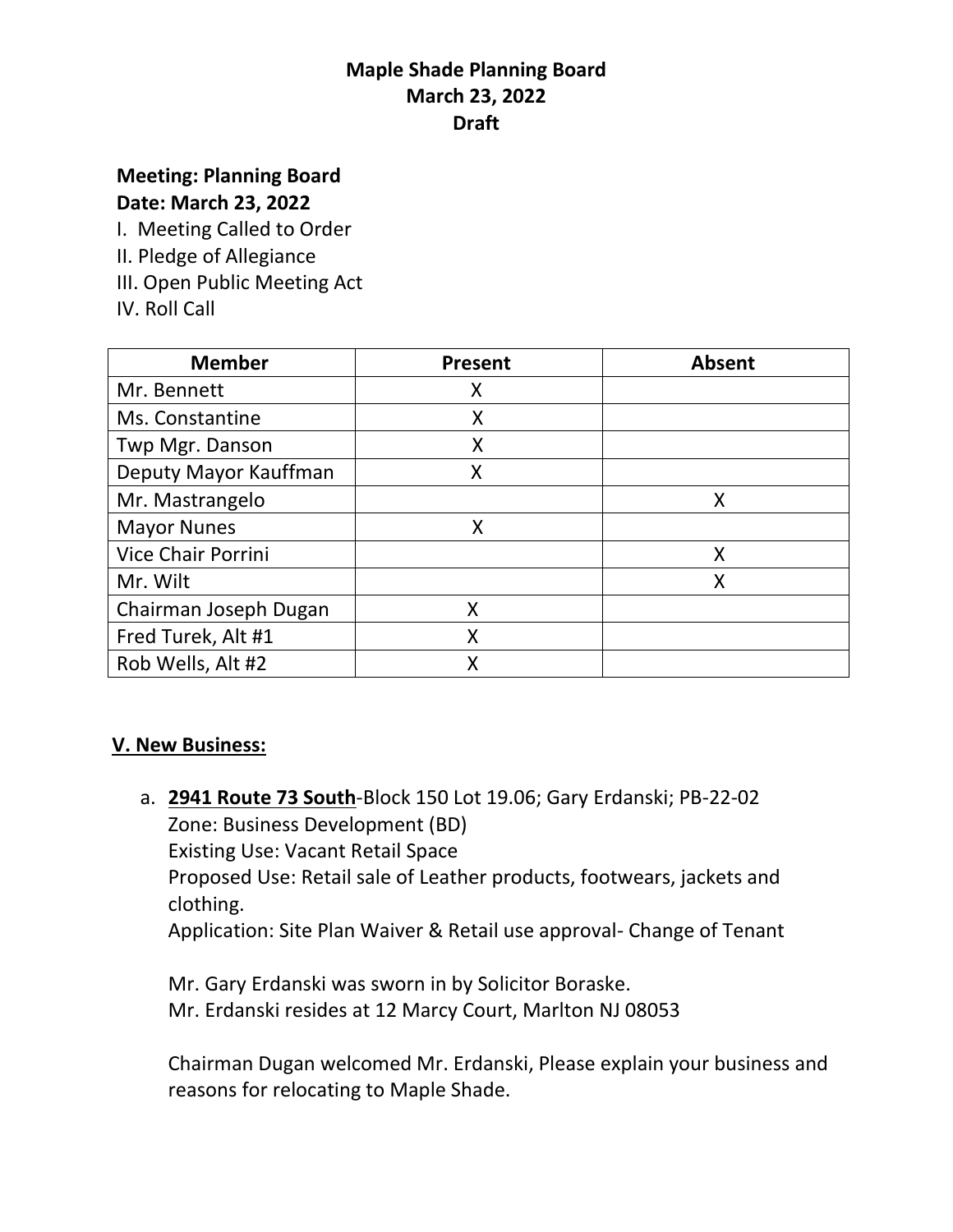Mr. Erdanski stated that he has been in the Leather goods Business since 1990. He sells boots, work gear, belts, etc. After 21 years in their present location, they are being forced out of their location for future development. He employs 5 people with staggered shifts of 11-3, and 3- 7pm. All Fulltime employees. The hours of operation will be Mon, Tues, Weds 10am -6:30 pm. Thur, Fri and Sat 10 am -5pm, and Sunday 10 am-4pm.

Chairman Dugan opened the meeting to the General Public. None Public Portion Closed.

Chairman Dugan asked for Board Member Questions. Deputy Mayor Kauffman asked about signage? Chairman Dugan stated that he visited the site today and the entire complex is looking real good.

Mr. Erdanski stated that he planned on changing the existing sign to reflect his business, but not change the overall size or type.

Chairman Dugan asked Board Engineer McNulty about the property and his Review Letter Comments. Mr. McNulty commented on how much progress has been made in one week.

Zoning Board Officer Soni stated that he has spoken with the owner of the complex and he confirmed all requirements will be met.

Board Engineer McNulty went through his review letter.

- 1. Delivery Trucks and Loading Zone. Mr. Erdanski stated that all of his deliveries come in smaller box trucks and the deliveries would be made through the rear door.
- 2. Trash Removal. Mr. Erdanski stated that as part of his lease ,he is permitted to use the dumpsters in the rear. He commented on how little trash they generate.
- 3. Board Engineer McNulty stated that everything else has been covered.

 Board Member Turek asked about the rear door. Mr. Erdanski stated that it is a garage door that opens up and down, and does not swing out into the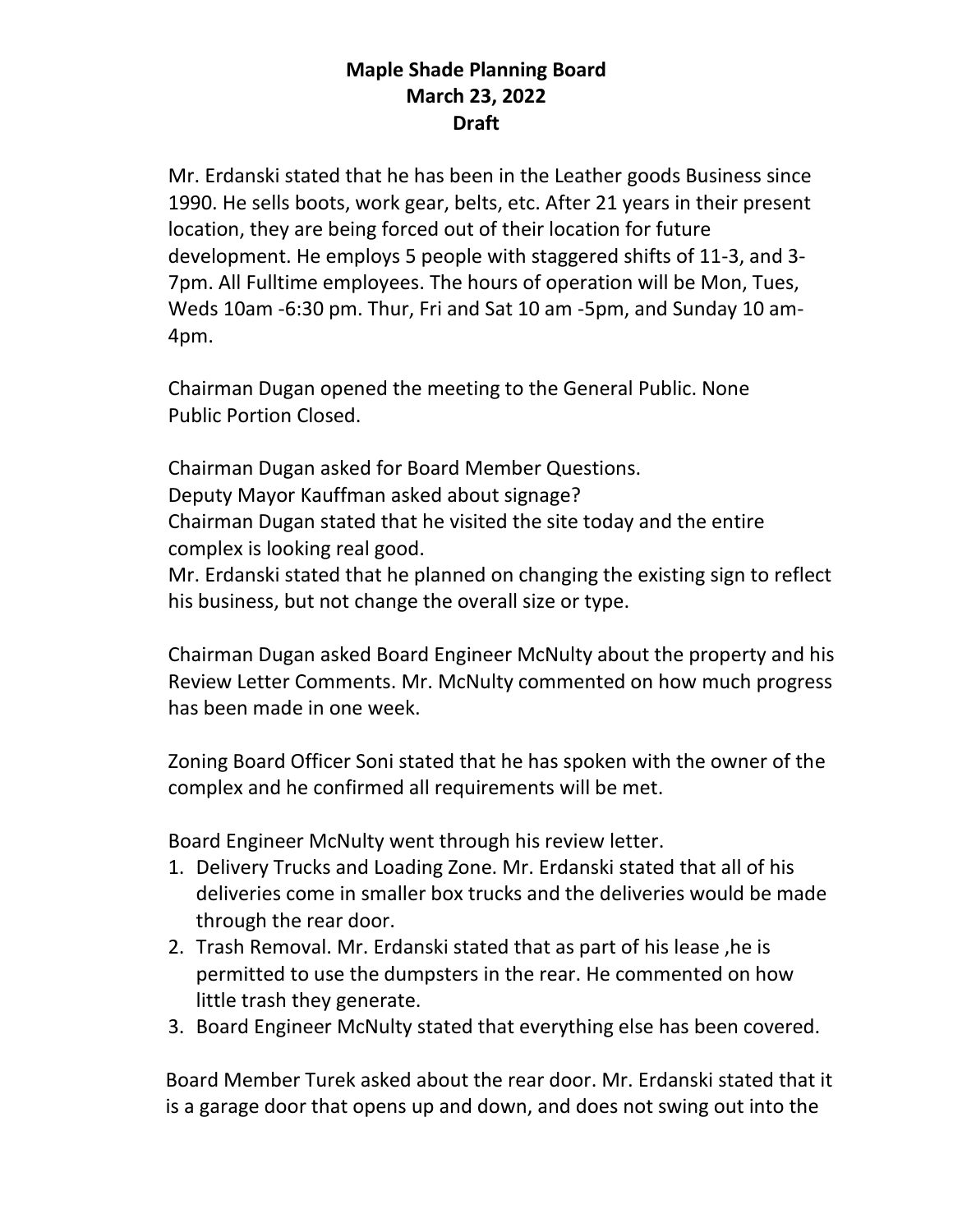drive aisle.

A Motion to Accept the Application was made by Mr. Wells, second by Mayor Nunes, All Approve

#### **V. Old Business:** None

Chairman Dugan asked Members of the audience what they would like to discuss.

A gentleman from Boulevard Ave spoke on behalf of his neighbors. Their homes have been greatly impacted by the Removal of the Barrier trees behind their homes. The barrier helped protect their homes from the Traffic noise and light pollution.

Township Manager Danson spoke on behalf of the Board. The DEA Building had been instructed to remove the trees for security reasons. She continued that privacy plants were supposed to be installed to lessen the impact. Ms. Danson assured the residents that she will see that this is done.

#### **VI. Solicitor: Resolutions**

1. Resolution No. 2022-PB-03: Resolution granting site plan waiver for the retail sale of cigars, and other accessories business to Mahant 470 LLC. 470 Route 38 East. Block 143, Lots 2 & 2.01 (Application PB-21-13)

A Motion to accept was made by Ms. Constantine, second by Mayor Nunes, All Approve

**VII. Minutes:** January 26, 2022

A Motion to Approve was made by Ms. Constantine, second by Deputy Mayor Kauffman, All Approve

#### **VIII. Adjourn:**